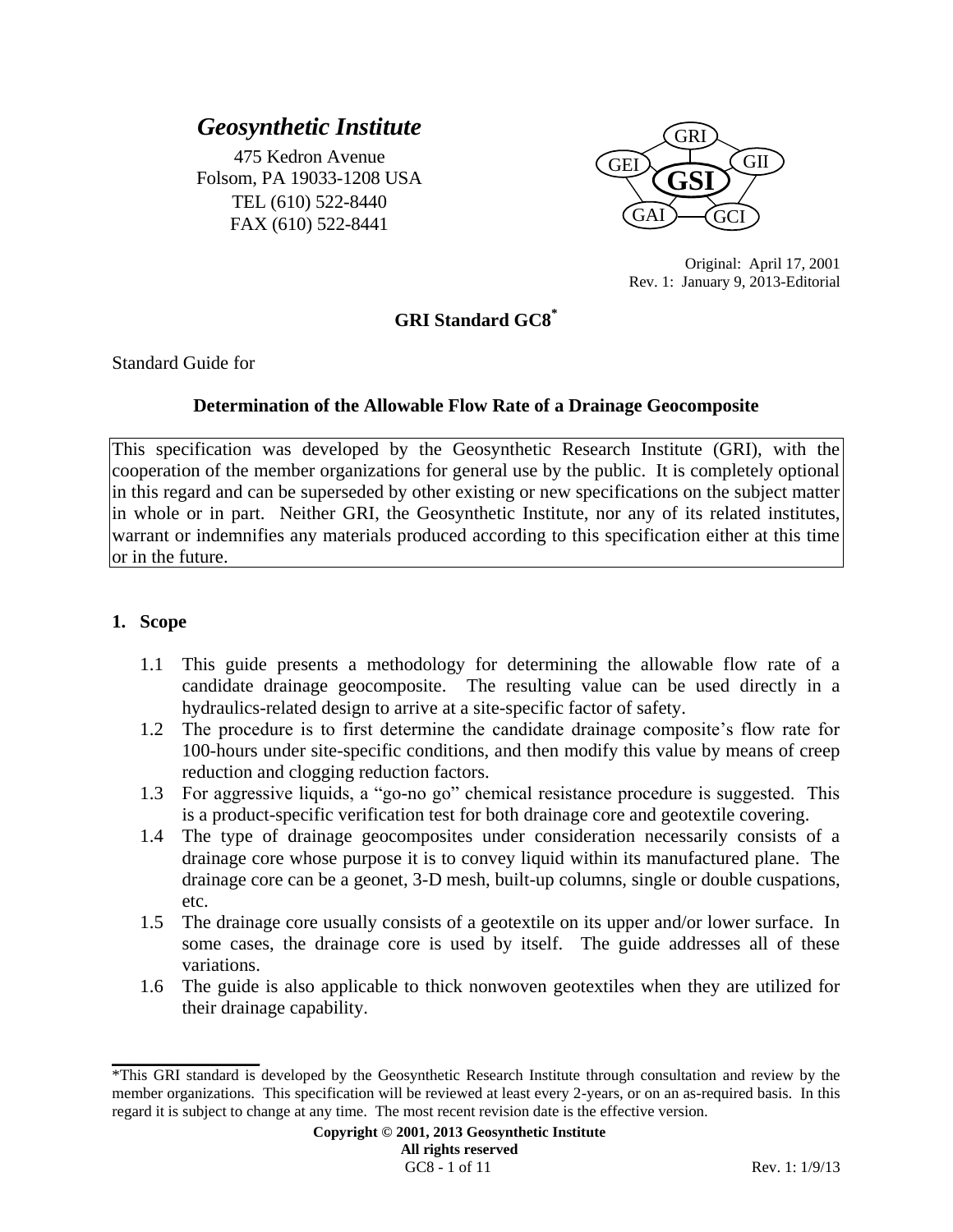- 1.7 All types of polymers are under consideration in this guide.
- 1.8 The guide does not address the required (or design) flow rate to which a comparison is made for the final factor of safety value. This is clearly a site-specific issue.

## **2. Referenced Documents**

2.1 ASTM Standards

D1987 – "Test Method for Biological Clogging of Geotextile or Soil/Geotextile Filters" D2240 – "The Method for Rubber Property – Durometer Hardness"

D4716 – "Test Method for Constant Head Hydraulic Transmissivity (In Plane Flow) of Geotextiles and Geotextile Related Products"

D5322 – "Standard Practice for Immersion Procedures for Evaluating the Chemical Resistance of Geosynthetics to Liquids"

D6364 – "Test Method for Determining the Short-Term Compression Behavior of Geosynthetics"

D6388 – "Standard Practice for Tests to Evaluate the Chemical Resistance of Geonets to Liquids"

D6389 – "Standard Practice for Tests to Evaluate the Chemical Resistance of Geotextiles to Liquids"

#### 2.2 GRI Standards

GS4 – Test Method for Time Dependent (Creep) Deformation Under Normal Pressure

2.3 Literature

Giroud, J.-P., Zhao, A. and Richardson, G. N. (2000), "Effect of Thickness Reduction on Geosynthetic Hydraulic Transmissivity," Geosynthetics International, Vol. 7, Nos. 4-6, pp. 433-452.

Koerner, R. M. (2012), Designing with Geosynthetics,  $6<sup>th</sup>$  Edition, Xlibris Publishing Co., 914 pgs.

#### **3. Summary of Guide**

- 3.1 This guide presents the necessary procedure to be used in obtaining an allowable flow rate of a candidate drainage geocomposite. The resulting value is then compared to a required (or design) flow rate for a product-specific and site-specific factor of safety. The guide does not address the required (or design) flow rate value, nor the subsequent factor of safety value.
- 3.2 The procedures recommended in this guide use either ASTM or GRI test methods.
- 3.3 The guide is applicable to all types of drainage geocomposites regardless of their core configuration or geotextile type. It can also be used to evaluate thick nonwoven geotextiles.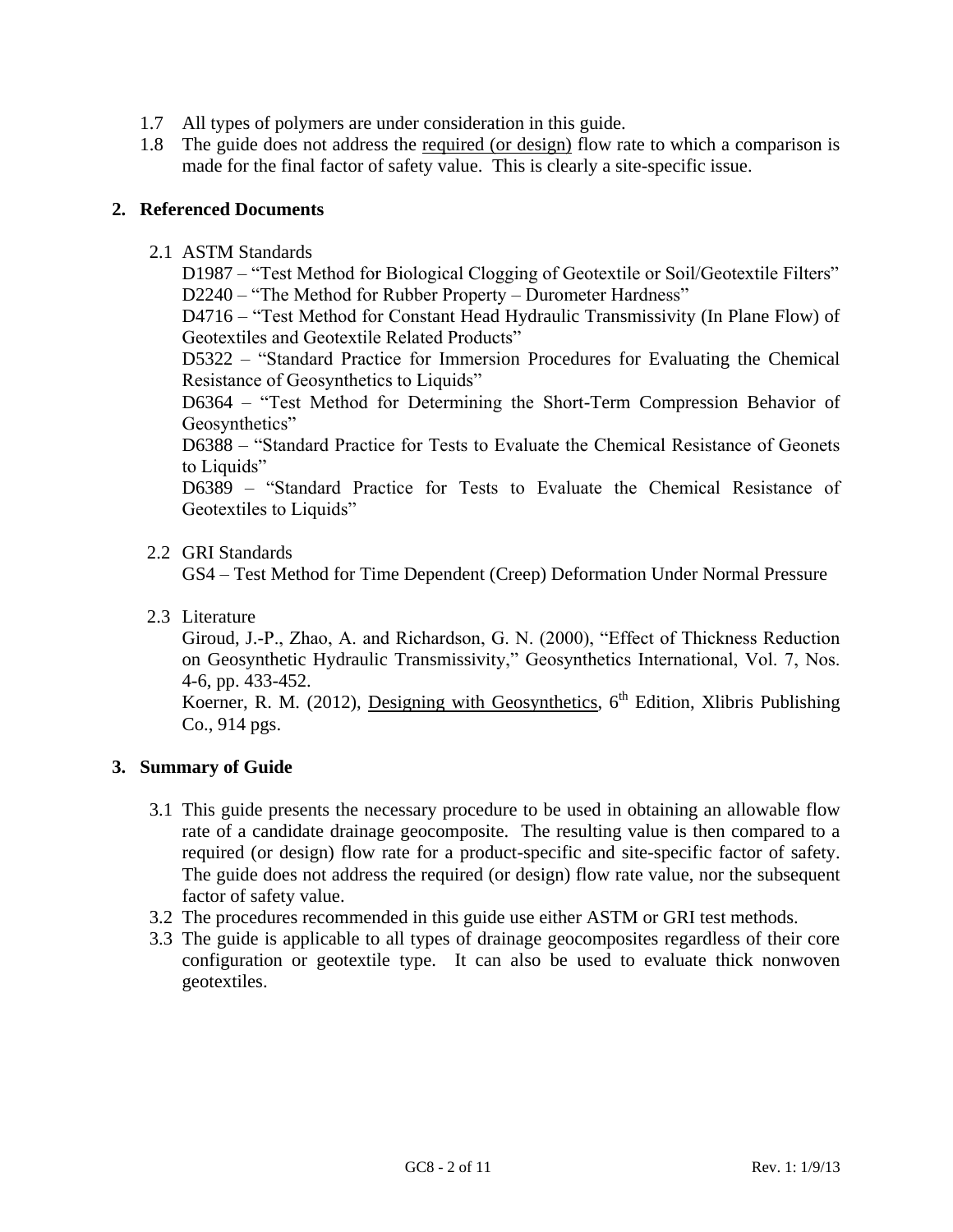#### **4. Significance and Use**

- 4.1 The guide is meant to establish uniform test methods and procedures in order for a designer to determine the allowable flow rate of a candidate drainage geocomposite for site-specific conditions.
- 4.2 The guide requires communication between the designer, testing organization and manufacturer in setting site-specific control variables such as product orientation, stress level, stress duration, type of permeating liquid and materials below/above the geocomposite test specimen.
- 4.3 The guide is useful to testing laboratories in that a prescribed guide is at hand to provide appropriate data for both designer and manufacturer clients.

## **5. Structure of the Guide**

5.1 Basic Formulation – This guide is focused on determination of a "*qallow*" value using the following formula:

$$
q_{\text{allow}} = q_{100} \left[ \frac{1}{\text{RF}_{\text{CR}} \times \text{RF}_{\text{CC}} \times \text{RF}_{\text{BC}}} \right]
$$
 (1)

where

 $q_{\text{allow}} = \text{allowable flow rate}$ 

- $q_{100}$  = initial flow rate determined under simulated conditions for 100-hour duration
- $RF_{CR}$  = reduction factor for creep to account for long-term behavior
- $RF_{CC}$  = reduction factor for chemical clogging
- $RF_{BC}$  = reduction factor for biological clogging

Note 1: By simulating site-specific conditions (except for load duration beyond 100 hours and chemical/biological clogging), additional reduction factors such as intrusion need not be explicitly accounted for.

Note 2: The value of  $q_{\text{allow}}$  is typically used to determine the product-specific and site-specific flow rate factor of safety as follows:

$$
FS = \frac{q_{\text{allow}}}{q_{\text{req}}}
$$
 (2)

The value of " $q_{\text{read}}$ " is a design issue and is not addressed in this guide. Likewise, the numeric value of the factor-of-safety is not addressed in this guide. Suffice it to say that, depending on the duration and criticality of the situation, FS-values should be conservative unless experience allows otherwise.

5.2 Upon selecting the candidate drainage geocomposite product, one must obtain the 100 hour duration flow rate according to the ASTM D4716 transmissivity test. This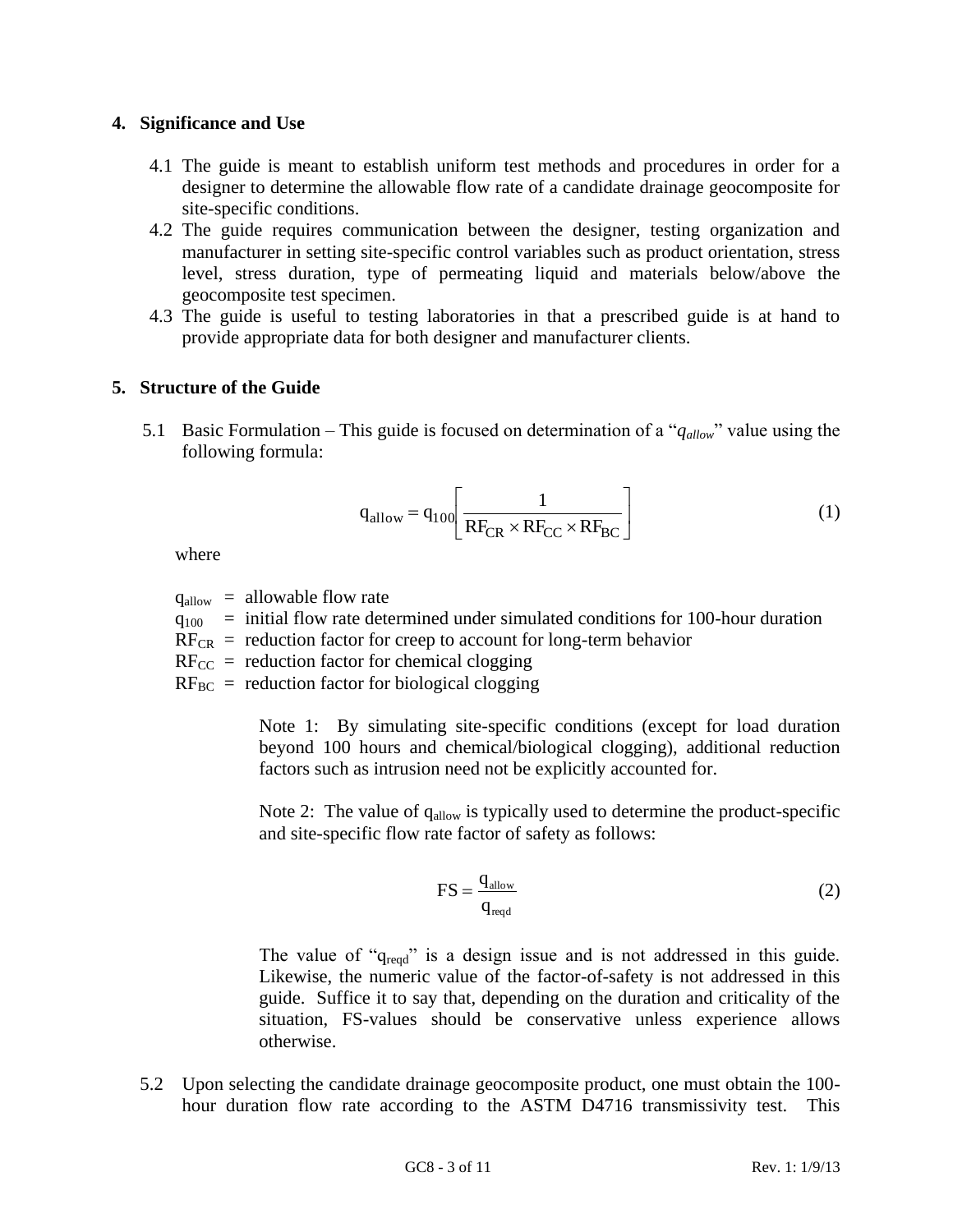establishes the base value to which drainage core creep beyond 100-hours and clogging from chemicals and biological matter must be accounted for.

> Note 3: It is recognized that the default duration listed in ASTM D4716 is 15-minutes. This guide purposely requires that the test conditions be maintained for 100-hours.

- 5.3 Reduction Factor for Creep This is a long-term (typically 10,000 hours) compressive load test focused on the stability and/or deformation of the drainage core without the covering geotextiles. Stress orientation can be perpendicular or at an angle to the test specimen depending upon site-specific conditions.
- 5.4 Chemical and/or Biological Clogging The issue of long term reduction factors to account for clogging within the core space is a site-specific issue. The issue is essentially impractical to simulate in the laboratory, hence a table is provided for consideration by the designer.
- 5.5 Chemical Resistance/Durability This procedure results in a "go-no go" decision as to potential chemical reactions between the permeating liquid and the polymers comprising the drainage core and geotextiles. The issue will be addressed in this guide but is not a reduction factor, per se.

## **6. Determination of the Base Line Flow Rate (q100)**

- 6.1 Using the ASTM D4716 transmissivity test with the conditions stated below (unless otherwise agreed upon by the parties involved), determine the 100-hour flow rate of the drainage geocomposite under consideration.
	- 6.1.1 The test specimen shall be the entire geocomposite. If geotextiles are bonded to the drainage core, they shall not be removed and the entire geocomposite shall be tested as a unit. A minimum of three replicate samples in the site-specific orientation shall be tested and the results averaged for the reported value.
	- 6.1.2 Specimen size shall be  $300 \times 300$  mm ( $12 \times 12$  in.) within the stressed area.
	- 6.1.3 The specimen orientation is to be agreed upon by the designer, testing laboratory and manufacturer. In this regard, it should be recognized that the specimen orientation during testing has to match the proposed installation orientation. Thus the site-specific design governs both the testing orientation and subsequent field installation orientation.
	- 6.1.4 Specimen substratum shall be one of the following four options. The decision of which is made by the project designer, testing organization and manufacturer. The options are (i) rigid platen, (ii) foam, (iii) sand or (iv) site-specific soil or other material.
		- 6.1.4.1 If a rigid platen is used the choices are usually wood, plastic or metal. The testing laboratory must identify the specifics of the material used.
		- 6.1.4.2 If closed cell foam is used, it shall be 12 mm (0.5 in.) thick and a maximum durometer of 2.0 as measured in ASTM D2240, Type D.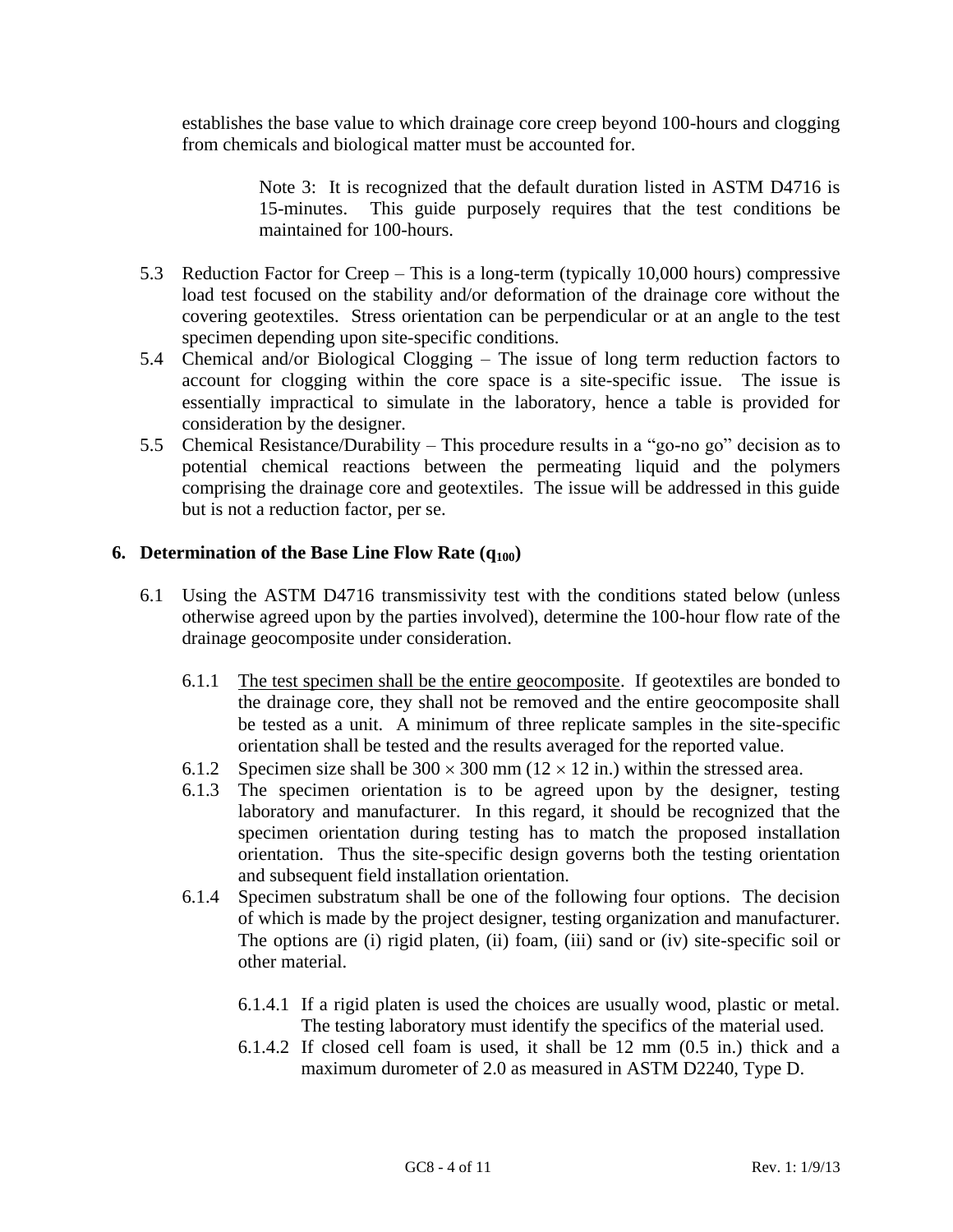- 6.1.4.3 If sand is used it shall be Ottawa test sand at a relative density of 85%, water content of 10% and compacted thickness of 25 mm (1.0 in.).
- 6.1.4.4 If site-specific soil or other material is used it must be carefully considered and agreed upon between the parties involved. Size, gradation, moisture content, density, etc., are all important considerations.
- 6.1.5 Specimen superstratum shall also be one of the four same options as mentioned in § 6.1.3 above. It need not be the same as the substratum.
- 6.1.6 The applied stress level is at the discretion of the designer, testing organization and manufacturer. Unless stated otherwise, the orientation shall be normal to the test specimen.
- 6.1.7 The duration of the loading shall be for 100 hours. A single site-specific data point is obtained at that time, i.e., it is not necessary to perform intermediate flow rate testing, unless otherwise specified by the various parties involved.
- 6.1.8 The hydraulic gradient at which the above data point is taken (or a range of hydraulic gradients) is at the discretion of the designer, testing organization and manufacturer.
- 6.1.9 The permeating liquid is to be tap water, unless agreed upon otherwise by the designer, testing organization, and manufacturer.
- 6.1.10 Calculations

$$
Q = k i A
$$
 (3)  
 
$$
Q = k i (Wt)
$$
 (4)  
 
$$
Q/W = \theta i
$$

$$
q = \theta i \tag{5}
$$

where

- $Q =$  flow rate per unit time (m<sup>3</sup>/sec)
- $k =$  permeability (m/sec)
- $i =$  hydraulic gradient (= H/L)
- $H =$  head loss across specimen (m)
- $L =$  length of specimen (m)
- A = cross sectional area of specimen  $(m<sup>2</sup>)$
- $W = width of specimen (m)$
- $t =$  thickness of specimen (m)
- $\theta$  = transmissivity (m<sup>3</sup>/sec-m or m<sup>2</sup>/sec)
- q = flow rate per unit width  $(m^2/sec)$

The results can be presented as flow rate per unit width  $(Q/W)$ , or as transmissivity  $(\theta)$ , as agreed upon by the parties involved.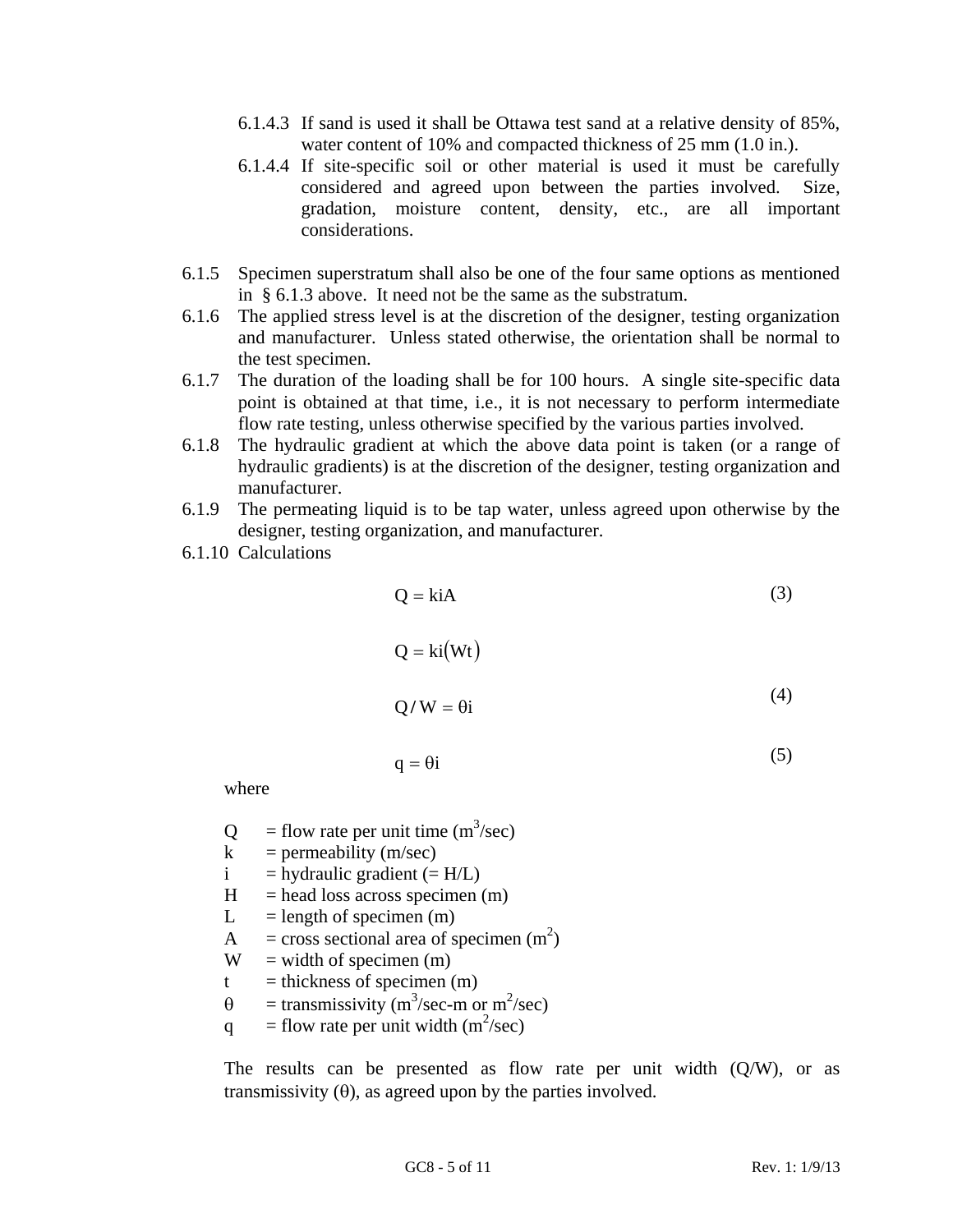## **7. Reduction Factor for Creep**

7.1 Using the GRI GS4 test method or ASTM D6364 (mod.) for time dependent (creep) deformation, the candidate drainage core is placed under compressive stress and its decrease in thickness (deformation) is monitored over time.

> Note 4: This is not a flow rate test, although the test specimen can be immersed in a liquid to be agreed upon by the designer, testing organization, and manufacturer. However, it is usually a test conducted without liquid.

- 7.1.1 The test specimen shall be the drainage core only. If geotextiles are bonded to the drainage core they should be carefully removed. Alternatively, a sample of the drainage core can be obtained from the manufacturer before the geotextiles are attached. A minimum of three replicate tests shall be performed and the results averaged for the reported value.
- 7.1.2 Specimen size should be  $150 \times 150$  mm (6.0  $\times$  6.0 in.) and placed in a rigid box made from a steel base and sides. The steel load plate above the test specimen shall be used to transmit a constant stress over time. Deformation of the upper plate is measured by at least two dial gauges and the results averaged accordingly.

Note 5: For high stress conditions requiring a large size and number of weights with respect to laboratory testing and safety, the specimen size can be reduced to  $100 \times 100$  mm  $(4.0 \times 4.0$  in.).

- 7.1.3 Specimen substratum and superstratum shall be rigid platens. Alternatively, a 1.5 mm (60 mil) thick HDPE geomembrane can be placed against the drainage core with the steel plates as back-ups.
- 7.1.4 The test specimen shall be dry unless water or a simulated or site-specific leachate is agreed upon by the parties involved.
- 7.1.5 The normal stress magnitude(s) shall be the same as applied in the transmissivity test described in Section 6.0. Alternatively, it can be as agreed upon by the designer, testing organization, and manufacturer.
- 7.1.6 The load inclination shall be normal to the test specimen. If there exists a tendency for the core structure to deform laterally, separate tests at the agreed upon load inclinations shall also be performed at the discretion of the parties involved.
- 7.1.7 The dwell time shall be 10,000 hours. If, however, this is a confirmation test (or if a substantial data base exists on similar products of the same type), the dwell time can be reduced to 1000 hours. This decision must be made with agreement between the designer, testing organization, and manufacturer.

Note 6: Alternative procedures to arrive at an acceptable value for the creep reduction factor based on shorter test times (e.g., the use of timetemperature superposition or stepped isothermal method) may be acceptable if agreed upon by the various parties involved.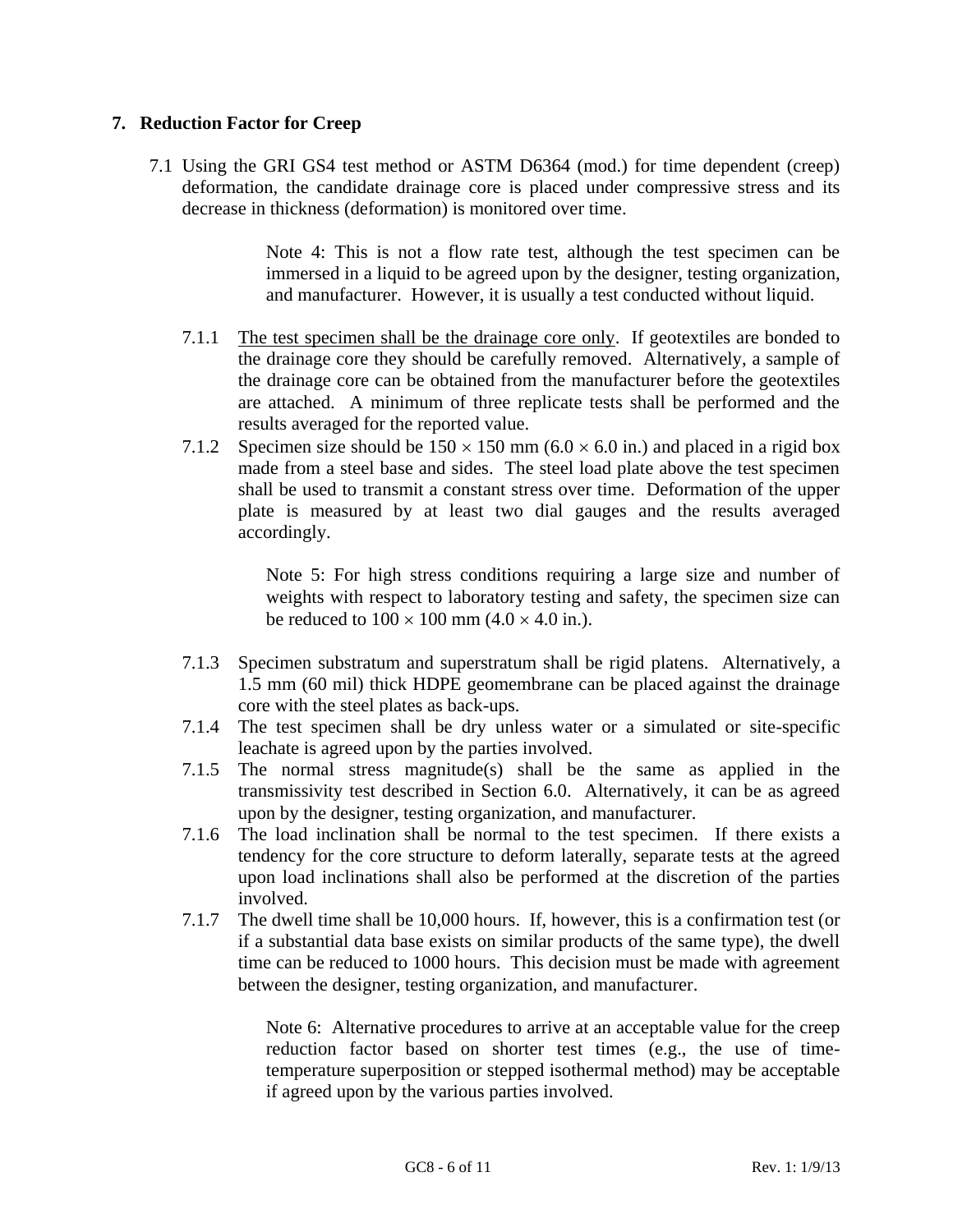7.1.8 The above process results in a set of creep curves similar to Figure 1(a). The curves are to be interpreted as shown in Figure 1(b). The reduction factor for creep of the core is interpreted according to the following formulas, after Giroud, Zhao and Richardson (2000).

$$
RF_{CR} = \left[ \frac{\left(t_{CO} / t_{original}\right) - \left(1 - n_{original}\right)}{\left(t_{CR} / t_{original}\right) - \left(1 - n_{original}\right)}\right]^{3}
$$
(6)

where

|          | $RF_{CR}$ = reduction factor for creep                         |
|----------|----------------------------------------------------------------|
|          | $t_{original}$ = original thickness (m)                        |
| $t_{CO}$ | $=$ thickness at 100-hours (m)                                 |
|          | $t_{CR}$ = thickness at >>100-hours, e.g., at 10,000 hours (m) |
|          | $n_{original}$ = original porosity (see Equation 7)            |
|          |                                                                |

$$
n_{original} = 1 - \frac{\mu}{\rho t_{original}}
$$
 (7)

where

$$
μ = mass per unit area (kg/m2)\nρ = density of the formulation (kg/m3)
$$

7.1.9 The above illustrated numeric procedure is not applicable to drainage geocomposites which include geotextiles. It is for the drainage core only.

Example: A HDPE geonet has the following properties: mass per unit area  $\mu = 1216$  $g/m^2$  (or 1.216 kg/m<sup>2</sup>); density  $\rho = 950$  kg/m<sup>2</sup> and original thickness of 8.55 mm.

Test specimens were evaluated according to ASTM D4716 for 100 hours and the average thickness decreased to 7.14 mm. A 10,000 hour creep test was then performed on a representative specimen according to GRI-GS4 and the resulting thickness further decreased to 6.30 mm. Thus  $\Delta y$  in Figure 1(b) is 7.14 – 6.30 = 0.84 mm. Determine the creep reduction factor " $RF_{CR}$ ".

Solution: The porosity n, is calculated according to Eq. (7) as follows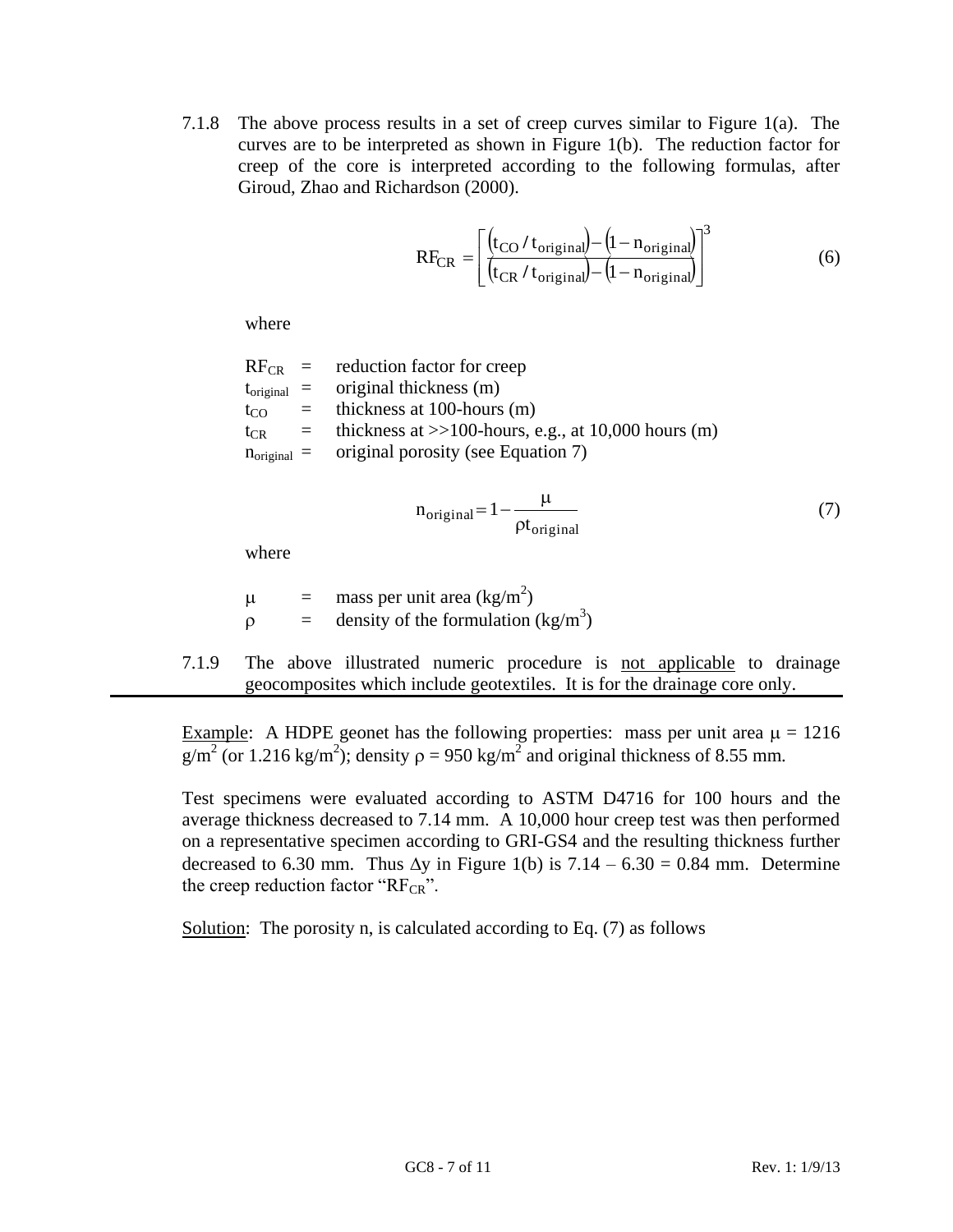$$
n_{original} = 1 - \frac{\mu}{\rho t_{original}}
$$
  
= 1 - \frac{1.216}{(950)(0.00855)}  
= 1 - 0.150  

$$
n_{original} = 0.850
$$

The reduction factor for creep is calculated according to Eq. (6) as follows:

$$
RF_{CR} = \left[ \frac{\left(t_{CO} / t_{original}\right) - \left(1 - n_{original}\right)}{\left(t_{CR} / t_{original}\right) - \left(1 - n_{original}\right)} \right]^3
$$

$$
= \left[ \frac{(7.14 / 8.55) - (1 - 0.850)}{\left(6.30 / 8.55\right) - \left(1 - 0.850\right)} \right]^3
$$

$$
= \left[ \frac{0.835 - 0.150}{0.737 - 0.150} \right]^3
$$

$$
= \left[ \frac{0.685}{0.587} \right]^3
$$

$$
RF_{CR} = 1.59
$$

Note 7: Other calculation methods to arrive at the above numeric value of creep reduction factor may be considered if agreed upon by the various parties involved.

## **8. Reduction Factors for Core Clogging**

There are two general types of core clogging that might occur over a long time period. They are chemical clogging and biological clogging. Both are site-specific and both are essentially impractical to simulate in the laboratory.

- 8.1 Chemical clogging within the drainage core space can occur with precipitates deposited from high alkalinity soils, typically calcium and magnesium. Other precipitates can also be envisioned such as fines from turbid liquids although this is less likely since the turbid liquid must typically pass through a geotextile filter. It is obviously a sitespecific situation.
- 8.2 Biological clogging within the drainage core space can occur by the growth of biological organisms or by roots growing through the overlying soil and extending downward, through the geotextile filter, and into the drainage core. It is a site-specific situation and depends on the local, or anticipated, vegetation, cover soil, hydrology, etc.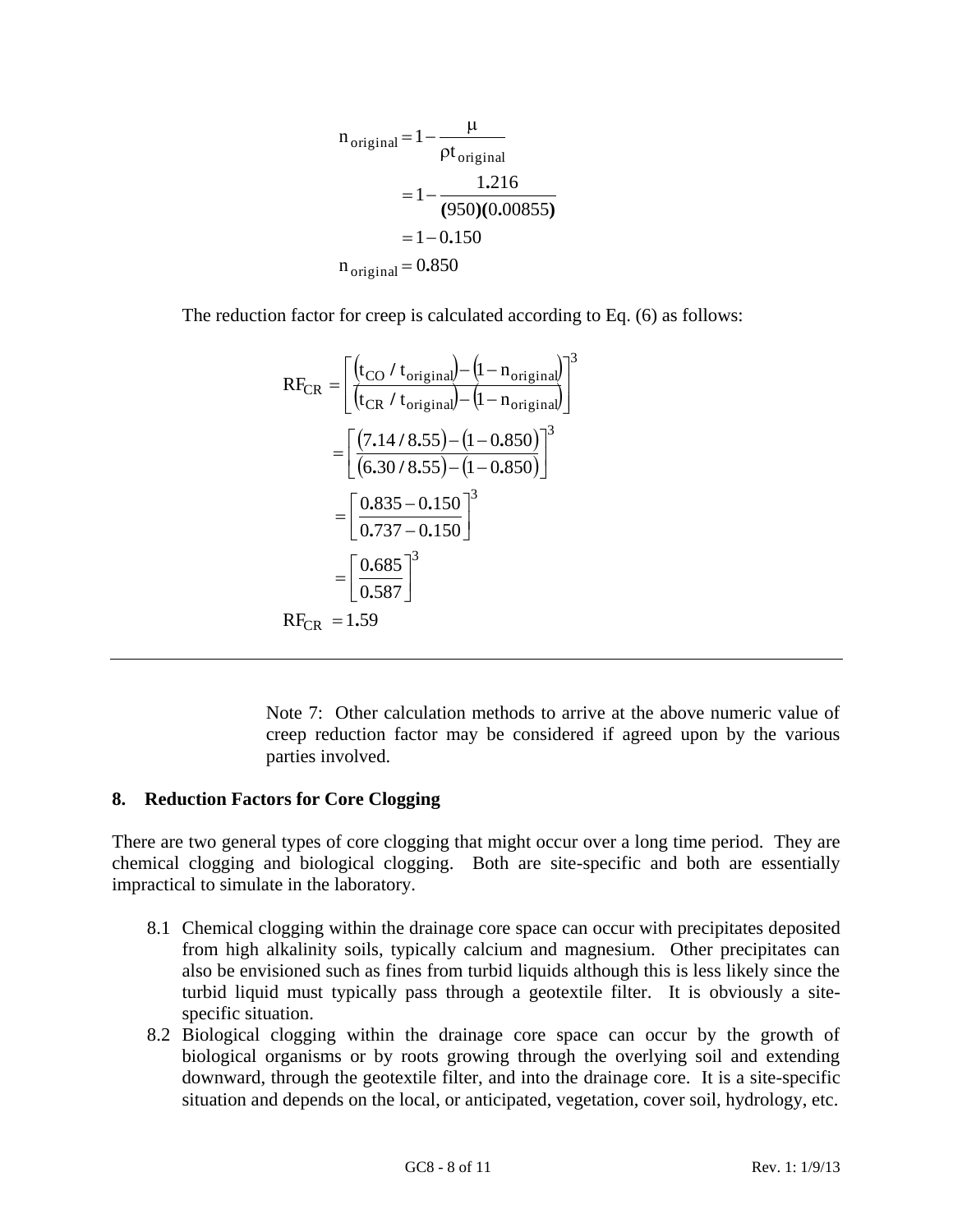8.3 Default tables for the above two potential clogging mechanisms (chemical and biological) are very subjective and by necessity broad in their upper and lower limits. The following table is offered as a guide.

| Application                                   | <b>Chemical Clogging</b> | <b>Biological Clogging</b> |
|-----------------------------------------------|--------------------------|----------------------------|
|                                               | $(RF_{CC})$              | $(RF_{BC})$                |
| Sport fields                                  | 1.0 to $1.2$             | 1.1 to $1.3$               |
| Capillary breaks                              | $1.0 \text{ to } 1.2$    | 1.1 to 1.3                 |
| Roof and plaza decks                          | $1.0$ to $1.2$           | 1.1 to 1.3                 |
| Retaining walls, seeping rock and soil slopes | 1.1 to $1.5$             | 1.0 to 1.2                 |
| Drainage blankets                             | $1.0$ to $1.2$           | $1.0 \text{ to } 1.2$      |
| Landfill caps                                 | 1.0 to 1.2               | 1.2 to $3.5$               |
| Landfill leak detection                       | 1.1 to $1.5$             | 1.1 to 1.3                 |
| Landfill leachate collection                  | 1.5 to $2.0$             | 1.1 to $1.3$               |

Range of Clogging Reduction Factors (modified from Koerner, 1998)

## **9. Polymer Degradation**

9.1 Degradation of the materials from which the drainage geocomposite are made, with respect to the site-specific liquid being transmitted, is a polymer issue. Most geocomposite drainage cores are made from polyethylene, polypropylene, polyamide or polystyrene. Most geotextile filter/separators covering the drainage cores are made from polypropylene, polyester or polyethylene.

> Note 8: It is completely inappropriate to strip the factory bonded geotextile off of the drainage core and then test one or the other component. The properties of both the geotextile and drainage core will be altered in the lamination process from their original values.

- 9.2 If polymer degradation testing is recommended, the drainage core and the geotextile should be tested separately in their as-received condition before lamination and bonding.
- 9.3 The incubation of the drainage cores and/or geotextile coupons is to be done according to the ASTM D5322 immersion procedure.
- 9.4 The testing of the incubated drainage cores is to be done according to ASTM D6388 which stipulates various test methods for evaluation of incubated geonets.

Note 9: For drainage cores other than geonets, e.g., columnar, cuspated, meshes, etc., it may be necessary to conduct additional tests than appear in ASTM D6388. These tests, and their procedures, should be discussed and agreed upon by the project designer, testing organization, and manufacturer.

9.5 The testing of the incubated geotextiles is to be done according to ASTM D6389 which stipulates various test methods for evaluation of incubated geotextiles.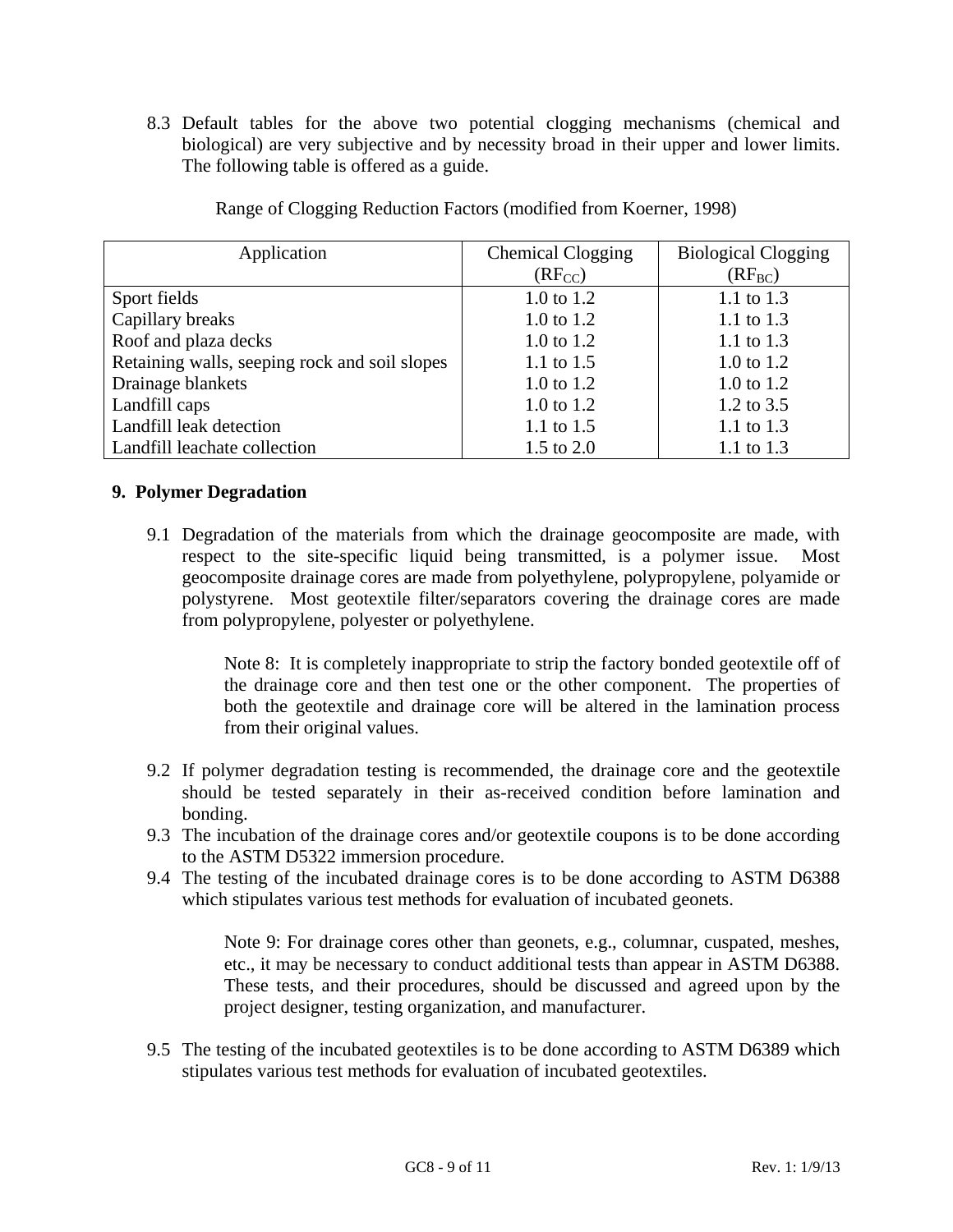Note 10: The information obtained in testing the drainage core (Section 9.4) and the geotextile (Section 9.5) result in a "go-no go" situation and not in a reduction factor, per se. If an adverse chemical reaction is indicated, one must select a different type of geocomposite material (drainage core and/or geotextile).

## **10. Summary**

- 10.1 For a candidate drainage geocomposite, the 100-hour flow rate behavior under the sitespecific set of variables, e.g., specimen orientation, stress level, hydraulic gradient, and permeating liquid is to be obtained per ASTM D4716 following procedures of Section 6.0.
- 10.2 A reduction factor for long term creep of the drainage core following Section 7.0 per GRI GS4 or ASTM D6364 (mod.) is then obtained. The result is usually a unique value for a given set of conditions.
- 10.3 A reduction factor for chemical and/or biological clogging, as discussed in Section 8.0 can be included. It is very much a site-specific situation at the discretion of the parties involved.
- 10.4 Polymer degradation to aggressive liquids is covered in separate immersion and test protocols, e.g., ASTM D5322 (immersion), ASTM D6388 (geonets) and ASTM D6389 (geotextiles) as discussed in Section 9.0. The procedure does not result in a reduction factor, rather in a "go-no go" decision with the product under consideration.
- 10.5 Other possible flow rate reductions and/or concerns such as flow in overlap regions, effect of high or low temperatures, etc., are site-specific and cannot readily be generalized in a guide such as this.